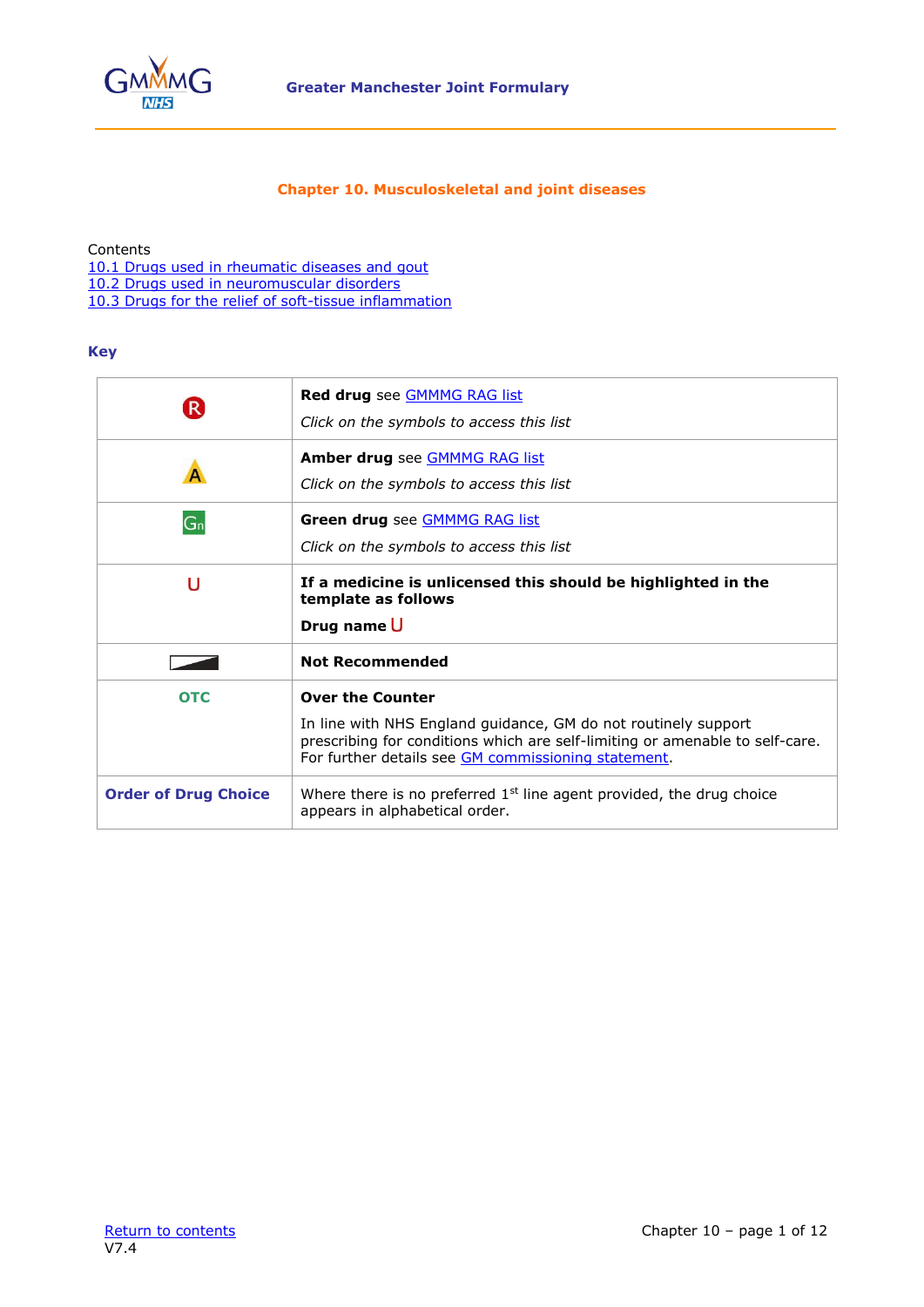

<span id="page-1-0"></span>

| <b>BNF chapter</b>                                                                                                                  | 10<br><b>Musculoskeletal and joint diseases</b>                                                                                                                                                                                                                                |                                                                                                                                                                                                                                                                                                                      |  |
|-------------------------------------------------------------------------------------------------------------------------------------|--------------------------------------------------------------------------------------------------------------------------------------------------------------------------------------------------------------------------------------------------------------------------------|----------------------------------------------------------------------------------------------------------------------------------------------------------------------------------------------------------------------------------------------------------------------------------------------------------------------|--|
| <b>Section</b>                                                                                                                      | 10.1<br>Drugs used in rheumatic diseases and gout                                                                                                                                                                                                                              |                                                                                                                                                                                                                                                                                                                      |  |
| <b>Subsection</b>                                                                                                                   | 10.1.1<br>Non-steroidal anti-inflammatory drugs                                                                                                                                                                                                                                |                                                                                                                                                                                                                                                                                                                      |  |
| <b>First choice</b>                                                                                                                 | <b>Ibuprofen tablets</b><br>200mg; 400mg; 600mg                                                                                                                                                                                                                                | MHRA DSU: High-dose<br>ibuprofen: small increase in<br>cardiovascular risk, June<br>2015                                                                                                                                                                                                                             |  |
| <b>Alternatives</b>                                                                                                                 | <b>Naproxen tablets</b><br>250mg; 500mg                                                                                                                                                                                                                                        |                                                                                                                                                                                                                                                                                                                      |  |
|                                                                                                                                     | <b>Diclofenac tablets</b><br>50 <sub>mg</sub>                                                                                                                                                                                                                                  | MHRA DSU: diclofenac: new<br>contraindications and<br>warnings, June 2013.<br><b>MHRA DSU: NSAIDs:</b><br>cardiovascular risks October<br>2012. Further evidence that<br>the cardiovascular risk with<br>diclofenac is higher than<br>other non-selective NSAIDs<br>and similar to the selective<br>COX-2 inhibitors |  |
|                                                                                                                                     | <b>Etoricoxib tablets</b><br>30mg, 60mg, 90mg, 120mg                                                                                                                                                                                                                           | <b>MHRA DSU: Etoricoxib</b><br>(Arcoxia): revised dose<br>recommendation for<br>rheumatoid arthritis and<br>ankylosing spondylitis<br>MHRA DSU: etoricoxib:<br>prescribing to patients with<br>high blood pressure, July<br>2008                                                                                     |  |
| <b>Grey drugs</b><br>Items which<br>are listed as<br>Grey are<br>deemed not<br>suitable for<br>routine<br>prescribing but<br>may be | <b>Piroxicam</b><br>Capsules, orodispersible tablets<br>Systemic piroxicam should be initiated only by<br>specialists as a second-line treatment for arthritis.<br>Patients who currently take piroxicam should be<br>reassessed at a routine appointment.<br><b>Celecoxib</b> | <b>Gn</b> following specialist<br>initiation<br>Criterion 1 (see RAG list)<br>$ G_n $                                                                                                                                                                                                                                |  |
| suitable for a<br>defined patient<br>population                                                                                     | Capsules<br>Only for use in palliative care for the relief of cancer<br>pain.                                                                                                                                                                                                  | Criterion 1 (see RAG list)                                                                                                                                                                                                                                                                                           |  |
| <b>Do Not</b><br><b>Prescribe</b>                                                                                                   | <b>Naproxen with esomeprazole</b><br>Modified-release tablets                                                                                                                                                                                                                  | Criterion 2 (see RAG list)                                                                                                                                                                                                                                                                                           |  |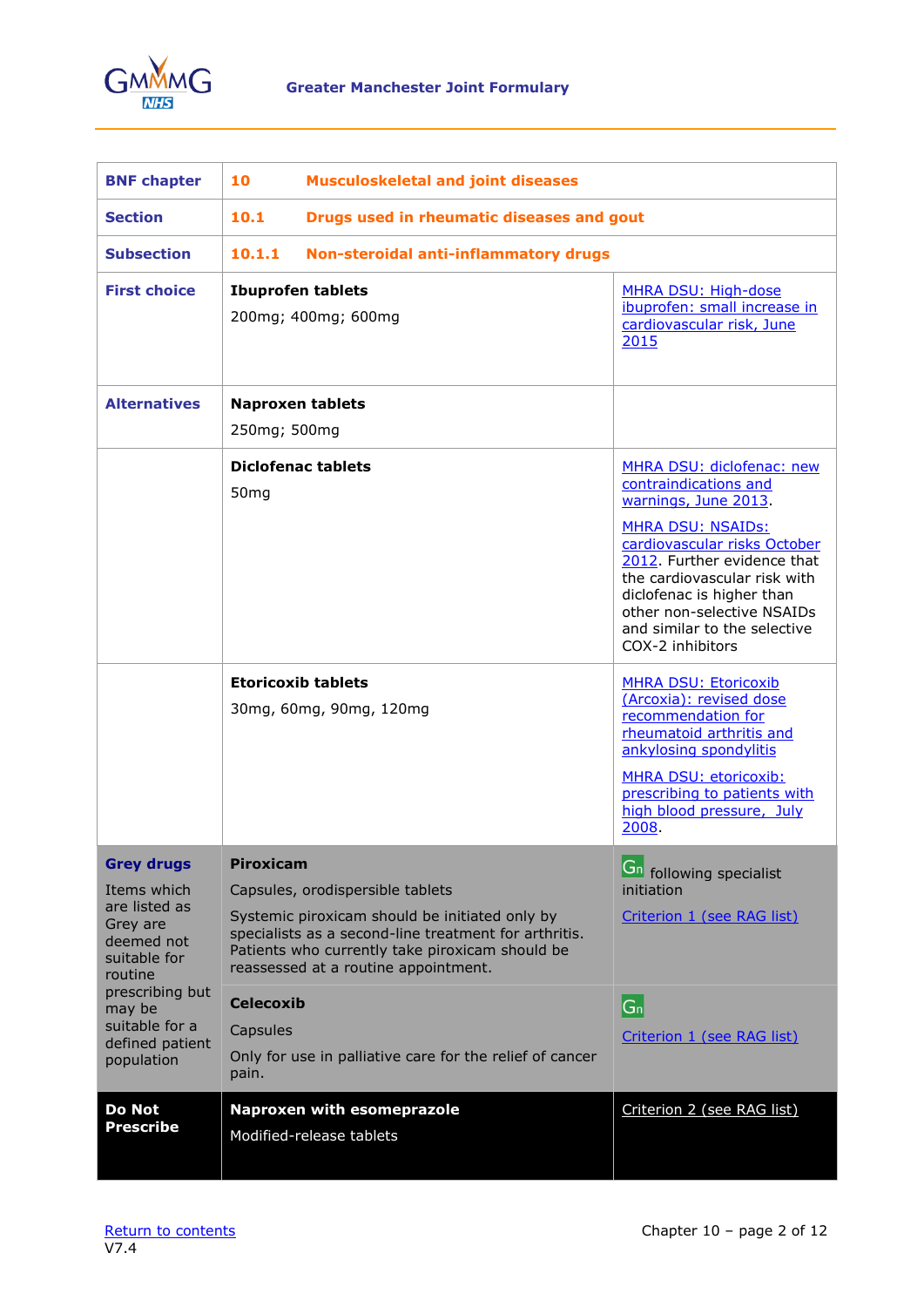

| <b>General Guidance applicable to all drugs</b>                 |                                                                                               |                                                                                                                                                                                                                          |  |
|-----------------------------------------------------------------|-----------------------------------------------------------------------------------------------|--------------------------------------------------------------------------------------------------------------------------------------------------------------------------------------------------------------------------|--|
| NICE CG177: Osteoarthritis: Care and management in adults.<br>٠ |                                                                                               |                                                                                                                                                                                                                          |  |
| NICE NG100: Rheumatoid arthritis in adults: management.<br>٠    |                                                                                               |                                                                                                                                                                                                                          |  |
| ٠                                                               | CKS (2013) NSAID prescribing issues                                                           |                                                                                                                                                                                                                          |  |
| ٠                                                               | <b>BNF: NSAID-associated ulcers</b>                                                           |                                                                                                                                                                                                                          |  |
| $\bullet$                                                       | CKS (2013): Patients on low dose aspirin                                                      |                                                                                                                                                                                                                          |  |
| $\bullet$<br><b>May 2009</b>                                    | MHRA DSU: Non-steroidal anti-inflammatory drugs: reminder on renal failure and impairment,    |                                                                                                                                                                                                                          |  |
| $\bullet$                                                       | MHRA DSU: Non-steroidal anti-inflammatory drugs: cardiovascular risk, October 2012            |                                                                                                                                                                                                                          |  |
| $\bullet$<br>2007                                               | MHRA DSU: NSAIDs and coxibs: balancing of cardiovascular and gastrointestinal risks, December |                                                                                                                                                                                                                          |  |
| <b>Subsection</b>                                               | <b>Corticosteroids</b><br>10.1.2                                                              |                                                                                                                                                                                                                          |  |
| <b>Systemic corticosteroids</b>                                 |                                                                                               |                                                                                                                                                                                                                          |  |
|                                                                 | The general actions, uses, and cautions of corticosteroids are described in the BNF.          |                                                                                                                                                                                                                          |  |
|                                                                 | <b>Local corticosteroid injections</b>                                                        |                                                                                                                                                                                                                          |  |
| <b>First choice</b>                                             | Methylprednisolone acetate 40mg/ml                                                            |                                                                                                                                                                                                                          |  |
|                                                                 | or                                                                                            |                                                                                                                                                                                                                          |  |
|                                                                 | Methylprednisolone acetate 40mg, lidocaine<br>hydrochloride 10mg/ml                           |                                                                                                                                                                                                                          |  |
| <b>Alternatives</b>                                             | Dexamethasone sodium phosphate 3.8mg/ml                                                       | <b>MHRA DSU:</b><br>Dexamethasone 4<br>mg/ml injection<br>(Organon<br>Laboratories<br>Limited):<br>reformulation with<br>changes in name,<br>concentration,<br>storage conditions,<br>and presentation,<br>October 2014. |  |
|                                                                 | Hydrocortisone acetate 25mg/ml                                                                |                                                                                                                                                                                                                          |  |
|                                                                 | Triamcinolone acetonide 10mg/ml<br>Triamcinolone acetonide 40mg/ml                            |                                                                                                                                                                                                                          |  |
|                                                                 |                                                                                               |                                                                                                                                                                                                                          |  |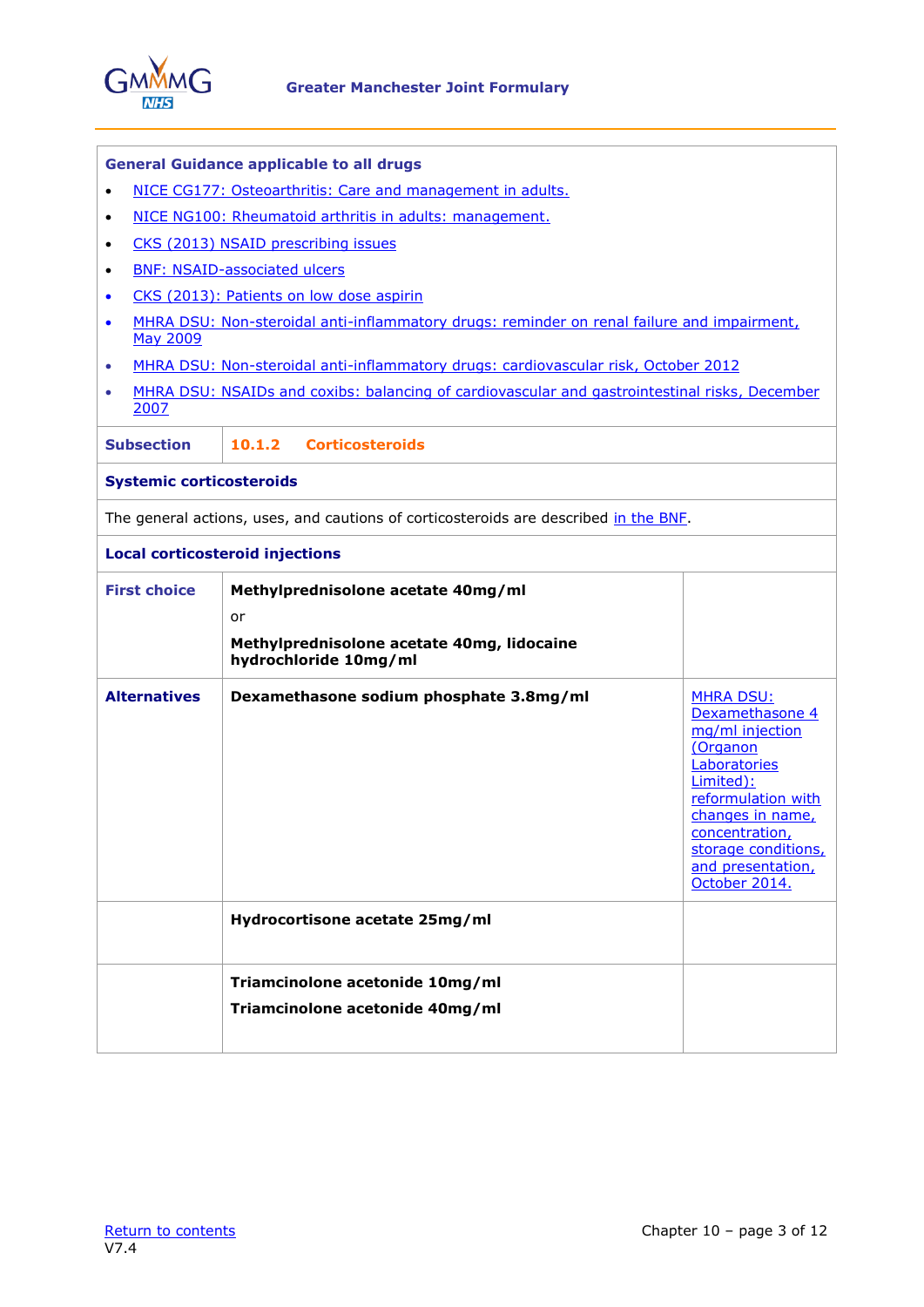

| <b>Subsection</b>   | 10.1.3<br>Drugs that suppress the rheumatic disease process                                                                                                                                                     |                                                                                                                                                                                                                                                                                                                                                     |  |
|---------------------|-----------------------------------------------------------------------------------------------------------------------------------------------------------------------------------------------------------------|-----------------------------------------------------------------------------------------------------------------------------------------------------------------------------------------------------------------------------------------------------------------------------------------------------------------------------------------------------|--|
| <b>DMARDS</b>       |                                                                                                                                                                                                                 |                                                                                                                                                                                                                                                                                                                                                     |  |
| <b>First Choice</b> | <b>Methotrexate 2.5mg</b><br>tablets                                                                                                                                                                            | A<br>NPSA Alert, June 2006. Improving compliance with                                                                                                                                                                                                                                                                                               |  |
|                     |                                                                                                                                                                                                                 | oral methotrexate guidelines.<br>When prescribing oral methotrexate only ever<br>prescribe 2.5mg tablets and pay particular attention<br>to correct dosing instructions - weekly dosing.                                                                                                                                                            |  |
|                     | Co-prescribe oral folic acid 5mg weekly with<br>methotrexate (to be taken at least 24 hours after<br>the methotrexate [often 2 -3 days after]) and<br>increase dose if necessary dependant on folate<br>levels. |                                                                                                                                                                                                                                                                                                                                                     |  |
|                     | Methotrexate 50mg/ml<br>pre-filled Pen injection                                                                                                                                                                | $\mathbf R$ pending homecare arrangements<br><b>Specialist initiation only</b>                                                                                                                                                                                                                                                                      |  |
|                     | (Metoject <sup>®</sup> )                                                                                                                                                                                        | If moving the parenteral formulation to homecare,<br>clinicians should ensure that responsibility for the<br>different aspects of care is clearly defined (in<br>particular blood monitoring.                                                                                                                                                       |  |
|                     |                                                                                                                                                                                                                 | MHRA DSU: Methotrexate once-weekly for<br>autoimmune diseases: new measures to reduce risk<br>of fatal overdose due to inadvertent daily instead of<br>weekly dosing, Sept 2020                                                                                                                                                                     |  |
|                     | Sulfasalazine e/c 500mg<br>tablets                                                                                                                                                                              | A                                                                                                                                                                                                                                                                                                                                                   |  |
|                     | Hydroxychloroquine<br>sulphate 200mg tablets                                                                                                                                                                    | A<br>MHRA DSU: Hydroxychloroquine, chloroquine:<br>increased risk of cardiovascular events when<br>used with macrolide antibiotics; reminder of<br>psychiatric reactions, Feb 2022                                                                                                                                                                  |  |
| <b>Alternatives</b> | Leflunomide tablets<br>10mg; 15mg; 20mg                                                                                                                                                                         | A<br><b>Specialist initiation only</b>                                                                                                                                                                                                                                                                                                              |  |
|                     | <b>Azathioprine tablets</b><br>25mg; 50mg                                                                                                                                                                       | A                                                                                                                                                                                                                                                                                                                                                   |  |
|                     | <b>Ciclosporin capsules</b><br>10mg; 25mg; 50mg; 100mg                                                                                                                                                          | BNF Online Patients should be stabilised on a<br>particular brand of oral ciclosporin because<br>switching between formulations without close<br>monitoring may lead to clinically important changes<br>in blood-ciclosporin concentration. Prescribing and<br>dispensing of ciclosporin should be by brand name<br>to avoid inadvertent switching. |  |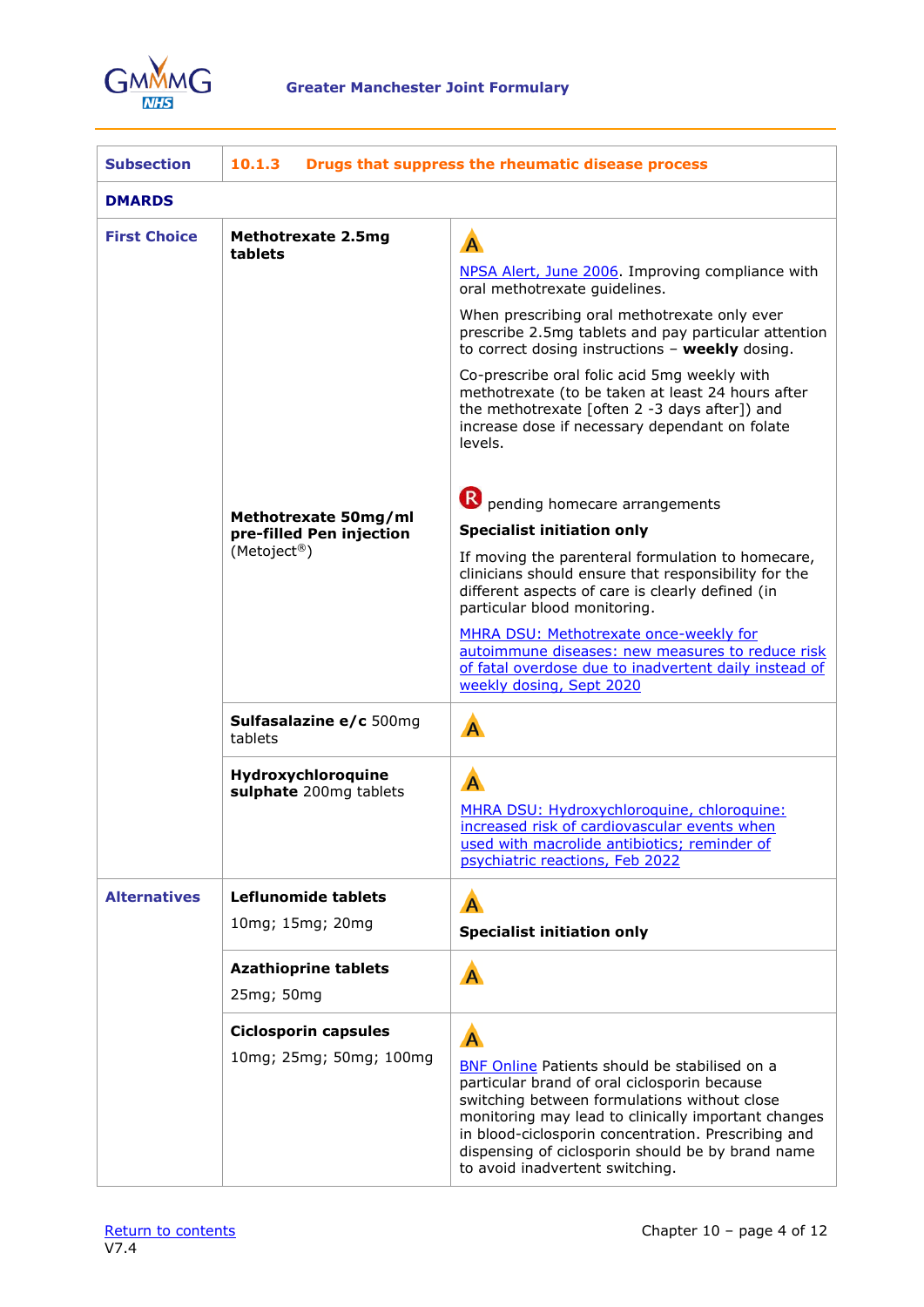

| Mycophenolate U<br>Tablets 500mg, Capsules<br>250 <sub>mq</sub> | A<br>MHRA DSU: Mycophenolate mofetil, mycophenolic<br>acid: new pregnancy-prevention advice for<br>women and men 2015<br>MHRA DSU: Mycophenolate mofetil: pure red cell<br>aplasia, July 2009<br>MHRA DSU: Mycophenolate mofetil (CellCept)<br>and mycophenolic acid: risk of<br>hypogammaglobulinaemia and risk of<br>bronchiectasis, January 2015 |
|-----------------------------------------------------------------|-----------------------------------------------------------------------------------------------------------------------------------------------------------------------------------------------------------------------------------------------------------------------------------------------------------------------------------------------------|
|-----------------------------------------------------------------|-----------------------------------------------------------------------------------------------------------------------------------------------------------------------------------------------------------------------------------------------------------------------------------------------------------------------------------------------------|

## **General guidance applicable to all drugs**

• [NICE NG100: Rheumatoid arthritis in adults: management.](http://www.nice.org.uk/guidance/ng100)

#### **Biologics (secondary care use only)**

## **[GMMMG High Cost Drugs Pathway for Rheumatoid Arthritis \(December](https://gmmmg.nhs.uk/guidance/clinical-guidance-and-pathways/) 2017)**

| <b>First Choices</b><br>(Follow<br>relevant<br>pathway) | Abatacept<br>Injection or infusion                                                               | R<br>Prevents full activation of T-lymphocytes<br>NICE TA195: Adalimumab, etanercept, infliximab,<br>rituximab and abatacept for the treatment of<br>rheumatoid arthritis after the failure of a TNF inhibitor.<br>NICE TA375: Adalimumab, etanercept, infliximab,<br>certolizumab pegol, golimumab, tocilizumab and<br>abatacept for rheumatoid arthritis not previously<br>treated with DMARDs or after conventional DMARDs<br>only have failed<br>TA715: Adalimumab, etanercept, infliximab and<br>abatacept for treating moderate rheumatoid arthritis<br>after conventional DMARDs have failed                                                                                                                                                                                                                                                       |
|---------------------------------------------------------|--------------------------------------------------------------------------------------------------|-----------------------------------------------------------------------------------------------------------------------------------------------------------------------------------------------------------------------------------------------------------------------------------------------------------------------------------------------------------------------------------------------------------------------------------------------------------------------------------------------------------------------------------------------------------------------------------------------------------------------------------------------------------------------------------------------------------------------------------------------------------------------------------------------------------------------------------------------------------|
|                                                         | <b>Adalimumab</b><br>First choice: Amgevita® ▼<br>Alternative: Humira®<br>Solution for injection | TNF inhibitor<br>NICE TA195: Adalimumab, etanercept, infliximab,<br>rituximab and abatacept for the treatment of<br>rheumatoid arthritis after the failure of a TNF inhibitor.<br>TA199: Etanercept, infliximab and adalimumab for the<br>treatment of psoriatic arthritis<br>NICE TA375: Adalimumab, etanercept, infliximab,<br>certolizumab pegol, golimumab, tocilizumab and<br>abatacept for rheumatoid arthritis not previously<br>treated with DMARDs or after conventional DMARDs<br>only have failed<br>TA383: TNF-alpha inhibitors for ankylosing spondylitis<br>and non-radiographic axial spondyloarthritis<br>TA392: Adalimumab for treating moderate to severe<br>hidradenitis suppurativa<br>TA715: Adalimumab, etanercept, infliximab and<br>abatacept for treating moderate rheumatoid arthritis<br>after conventional DMARDs have failed |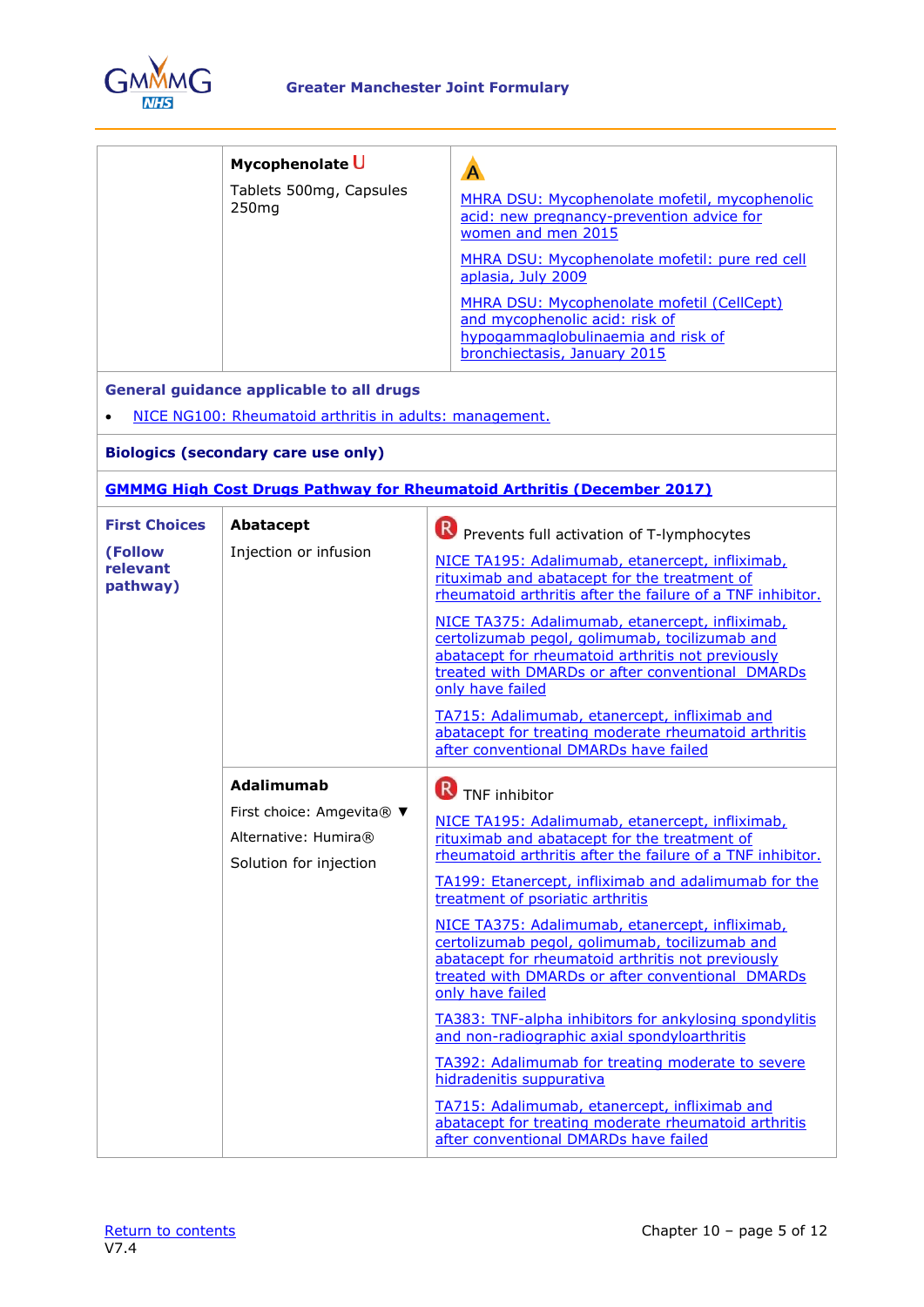

| Apremilast (Otezla®)<br><b>Tablets</b>                       | <b>R</b> PDE4 Inhibitor                                                                                                                        |
|--------------------------------------------------------------|------------------------------------------------------------------------------------------------------------------------------------------------|
|                                                              | TA433: Apremilast for treating active psoriatic arthritis                                                                                      |
|                                                              | MHRA: Apremilast (Otezla ▼): risk of suicidal thoughts<br>and behaviour                                                                        |
| Baricitinib $\blacktriangledown$<br>(Olumiant <sup>®</sup> ) | $\mathbf R$<br>JAK inhibitor                                                                                                                   |
| 2mg and 4mg tablets                                          | NICE TA466: Baricitinib for moderate to severe<br>rheumatoid arthritis                                                                         |
|                                                              | MHRA DSU: Baricitinib (Olumiant V): risk of venous<br>thromboembolism, March 2020                                                              |
|                                                              | MHRA DSU: Baricitinib (Olumiant V): increased risk of<br>diverticulitis, particularly in patients with risk factors,<br><b>Aug 2020</b>        |
| <b>Belimumab</b> ▼                                           | $\bf{R}$ Inhibits activity of B-lymphocyte stimulator                                                                                          |
| <b>Infusion</b>                                              | TA752: Belimumab for treating active autoantibody-<br>positive systemic lupus erythematosus                                                    |
| Certolizumab pegol                                           | $\left( \mathsf{R}\right)$<br>TNF inhibitor                                                                                                    |
| Solution for injection                                       | TA383: TNF-alpha inhibitors for ankylosing spondylitis<br>and non-radiographic axial spondyloarthritis                                         |
|                                                              | NICE TA415: Certolizumab pegol for treating<br>rheumatoid arthritis after inadequate response to a<br>TNF-alpha inhibitor                      |
|                                                              | NICE TA445: Certolizumab pegol and secukinumab for<br>treating active psoriatic arthritis after inadequate<br>response to DMARDs               |
| <b>Etanercept</b>                                            | <b>TNF</b> inhibitor                                                                                                                           |
| Solution for injection                                       | NICE TA35: Guidance on the use of etanercept for the<br>treatment of juvenile idiopathic arthritis.                                            |
|                                                              | NICE TA199: Etanercept, infliximab and adalimumab<br>for the treatment of psoriatic arthritis.                                                 |
|                                                              | TA383: TNF-alpha inhibitors for ankylosing spondylitis<br>and non-radiographic axial spondyloarthritis                                         |
|                                                              | TA715: Adalimumab, etanercept, infliximab and<br>abatacept for treating moderate rheumatoid arthritis<br>after conventional DMARDs have failed |
| <b>Filgotinib ▼</b>                                          | JAK inhibitor                                                                                                                                  |
| 100mg and 200 mg<br>tablets                                  | NICE TA676: Filgotinib for treating moderate to severe<br>rheumatoid arthritis                                                                 |
| Golimumab                                                    | $\left( \mathsf{R}\right)$<br><b>TNF</b> inhibitor                                                                                             |
| Solution for injection                                       | NICE TA220: Golimumab for the treatment of psoriatic<br>arthritis.                                                                             |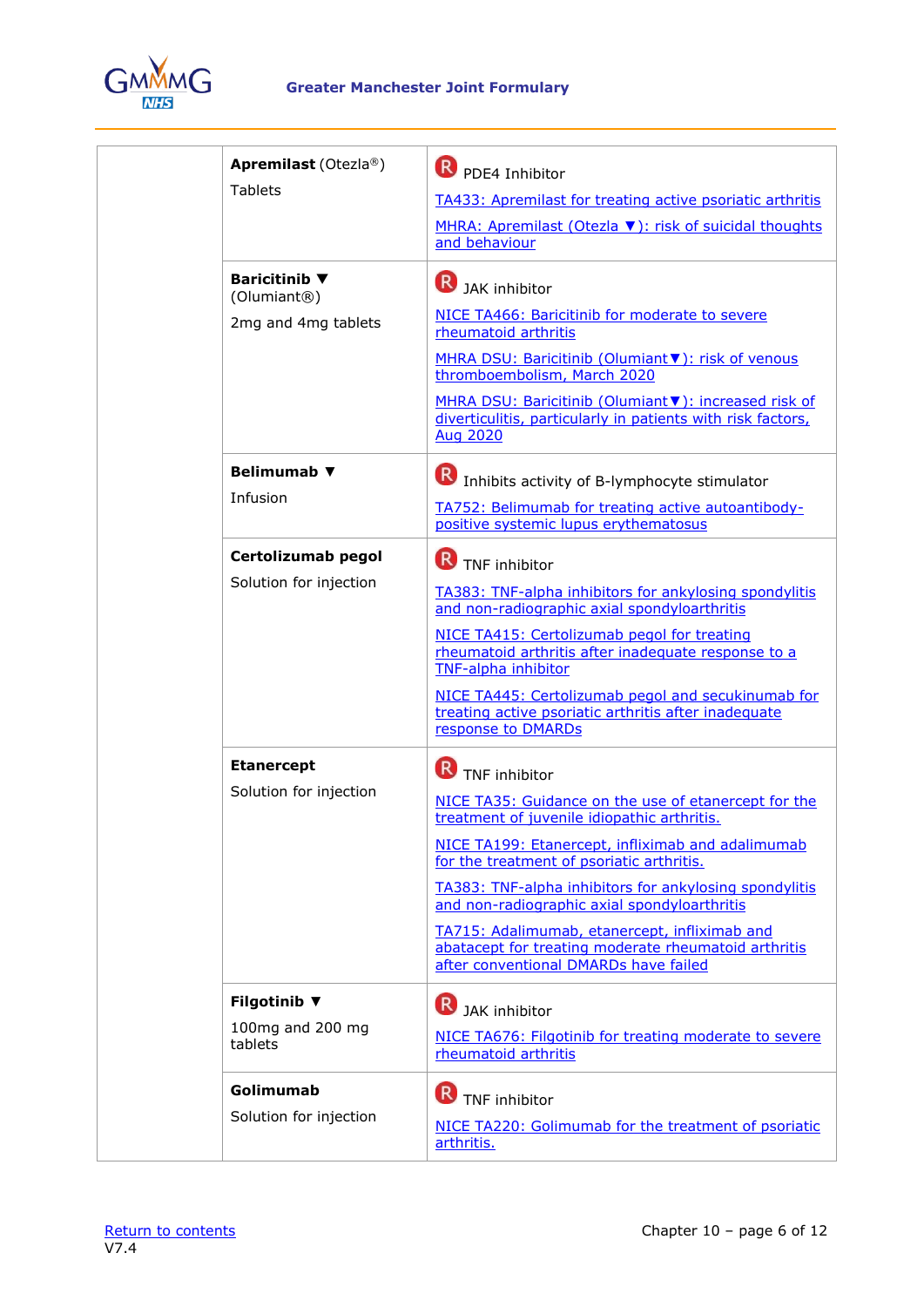

|                                       | NICE TA225: Golimumab for the treatment of<br>rheumatoid arthritis after the failure of previous<br>disease-modifying anti-rheumatic drugs.                                                                                    |
|---------------------------------------|--------------------------------------------------------------------------------------------------------------------------------------------------------------------------------------------------------------------------------|
|                                       | TA383: TNF-alpha inhibitors for ankylosing spondylitis<br>and non-radiographic axial spondyloarthritis                                                                                                                         |
|                                       | NICE TA497: Golimumab for treating non-radiographic<br>axial spondyloarthritis                                                                                                                                                 |
| <b>Guselkumab</b>                     | R IL-23 inhibitor                                                                                                                                                                                                              |
| Solution for injection                | NICE TA711: Guselkumab for treating active psoriatic<br>arthritis after inadequate response to DMARDs                                                                                                                          |
| <b>Infliximab</b>                     | R TNF inhibitor                                                                                                                                                                                                                |
| Infusion                              | NICE TA195: Adalimumab, etanercept, infliximab,<br>rituximab and abatacept for the treatment of<br>rheumatoid arthritis after the failure of a TNF inhibitor.                                                                  |
|                                       | TA199: Etanercept, infliximab and adalimumab for the<br>treatment of psoriatic arthritis                                                                                                                                       |
|                                       | NICE TA375: Adalimumab, etanercept, infliximab,<br>certolizumab pegol, golimumab, tocilizumab and<br>abatacept for rheumatoid arthritis not previously<br>treated with DMARDs or after conventional DMARDs<br>only have failed |
|                                       | TA383: TNF-alpha inhibitors for ankylosing spondylitis<br>and non-radiographic axial spondyloarthritis                                                                                                                         |
|                                       | TA715: Adalimumab, etanercept, infliximab and<br>abatacept for treating moderate rheumatoid arthritis<br>after conventional DMARDs have failed                                                                                 |
| <b>Ixekizumab</b>                     | Interleukin 17 antagonist                                                                                                                                                                                                      |
| Solution for injection                | NICE TA537: Ixekizumab for treating active psoriatic<br>arthritis after inadequate response to DMARDs                                                                                                                          |
|                                       | NICE TA718: Ixekizumab for treating axial<br>spondyloarthritis                                                                                                                                                                 |
| <b>Rituximab</b><br>Infusion          | (R)<br>Anti-lymphocytic - causes lysis of B lymphocytes<br>MHRA DSU: Rituximab: progressive multifocal                                                                                                                         |
|                                       | leukoencephalopathy in a patient without prior<br>treatment for rheumatoid arthritis, December 2009.                                                                                                                           |
|                                       | MHRA DSU: Rituximab: screen for hepatitis B virus<br>before treatment, December 2013                                                                                                                                           |
|                                       | NICE TA308: Rituximab in combination with<br>glucocorticoids for treating anti-neutrophil cytoplasmic<br>antibody-associated vasculitis.                                                                                       |
|                                       | <b>GMMMG Rituximab biosimilar recommendation (August</b><br>2017)                                                                                                                                                              |
| Sarilumab ▼<br>Solution for injection | R Interleukin-6 antagonist                                                                                                                                                                                                     |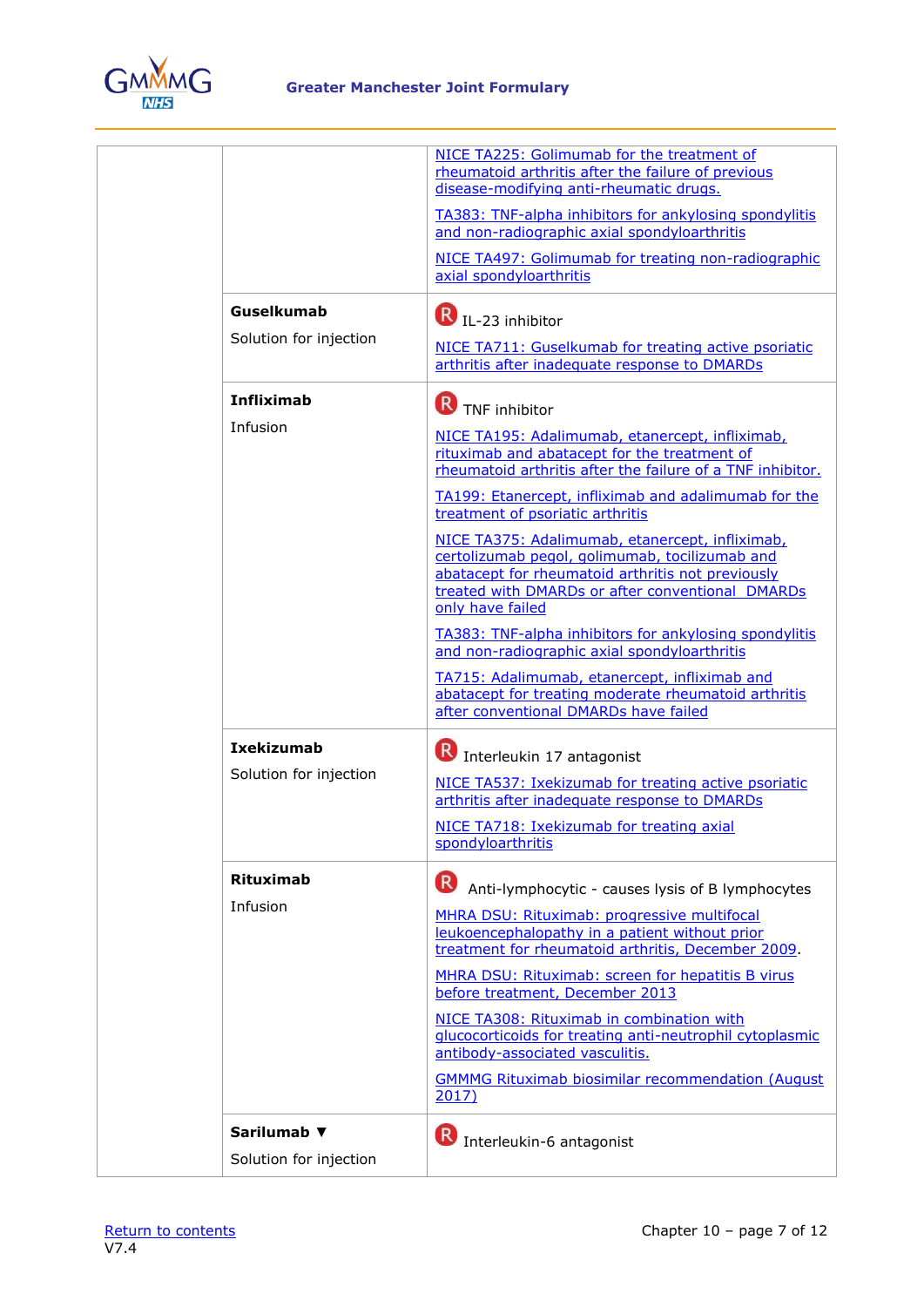

|  |                                                          | NICE TA485: Sarilumab for moderate to severe<br>rheumatoid arthritis                                                                                |
|--|----------------------------------------------------------|-----------------------------------------------------------------------------------------------------------------------------------------------------|
|  |                                                          | NG191: managing COVID-19                                                                                                                            |
|  | <b>Secukinumab</b>                                       | R                                                                                                                                                   |
|  | Solution for injection                                   | NICE TA407: Secukinumab for active ankylosing<br>spondylitis after treatment with non-steroidal anti-<br>inflammatory drugs or TNF-alpha inhibitors |
|  |                                                          | NICE TA719: Secukinumab for treating non-<br>radiographic axial spondyloarthritis                                                                   |
|  | <b>Tocilizumab</b>                                       | R Interleukin-6 antagonist                                                                                                                          |
|  | Injection, infusion                                      | NICE TA238: Systemic juvenile idiopathic arthritis -<br>tocilizumab.                                                                                |
|  |                                                          | NICE TA247: Tocilizumab for the treatment of systemic<br>juvenile idiopathic arthritis.                                                             |
|  |                                                          | NICE TA518: Tocilizumab for treating giant cell arteritis                                                                                           |
|  |                                                          | NG191: managing COVID-19                                                                                                                            |
|  | Tofacitinib $\blacktriangledown$<br>5mg and 10mg tablets | R<br>JAK inhibitor                                                                                                                                  |
|  |                                                          | NICE TA480: Tofacitinib for moderate to severe<br>rheumatoid arthritis                                                                              |
|  |                                                          | NICE TA543: Tofacitinib for treating active psoriatic<br>arthritis after inadequate response to DMARDs                                              |
|  |                                                          | MHRA DSU: Tofacitinib (Xeljanz V): new measures to<br>minimise risk of venous thromboembolism and of<br>serious and fatal infections, March 2020    |
|  |                                                          | MHRA DSU: Tofacitinib (Xeljanz V): new measures to<br>minimise risk of major adverse cardiovascular events<br>and malignancies                      |
|  | Upadacitinib $\nabla$                                    | R.<br>JAK inhibitor                                                                                                                                 |
|  | 15 mg prolonged-release<br>tablets                       | NICE TA665: Upadacitinib for treating severe<br>rheumatoid arthritis                                                                                |
|  |                                                          | NICE TA744: Upadacitinib for treating moderate<br>rheumatoid arthritis                                                                              |
|  |                                                          | NICE TA768: for treating active psoriatic arthritis after<br>inadequate response to DMARDs                                                          |
|  | <b>Ustekinumab</b>                                       | R                                                                                                                                                   |
|  | Solution for injection                                   | NICE TA340: Ustekinumab for treating active psoriatic<br>arthritis.                                                                                 |
|  |                                                          |                                                                                                                                                     |

# **General guidance applicable to all drugs**

- Biologics in Rheumatoid Arthritis can be used, without prior funding approval, according to [GMMMG approved pathways:](https://gmmmg.nhs.uk/guidance/clinical-guidance-and-pathways/) High Cost Drugs Pathway for Rheumatoid Arthritis and Harmonised Biologics Pathway for Ankylosing Spondylitis and Psoriatic Arthritis
- [MHRA DSU:](https://www.gov.uk/drug-safety-update/tumour-necrosis-factor-alpha-inhibitors) Tumour necrosis factor alpha inhibitors: risk of tuberculosis—screen all patients before starting treatment and monitor them closely, April 2014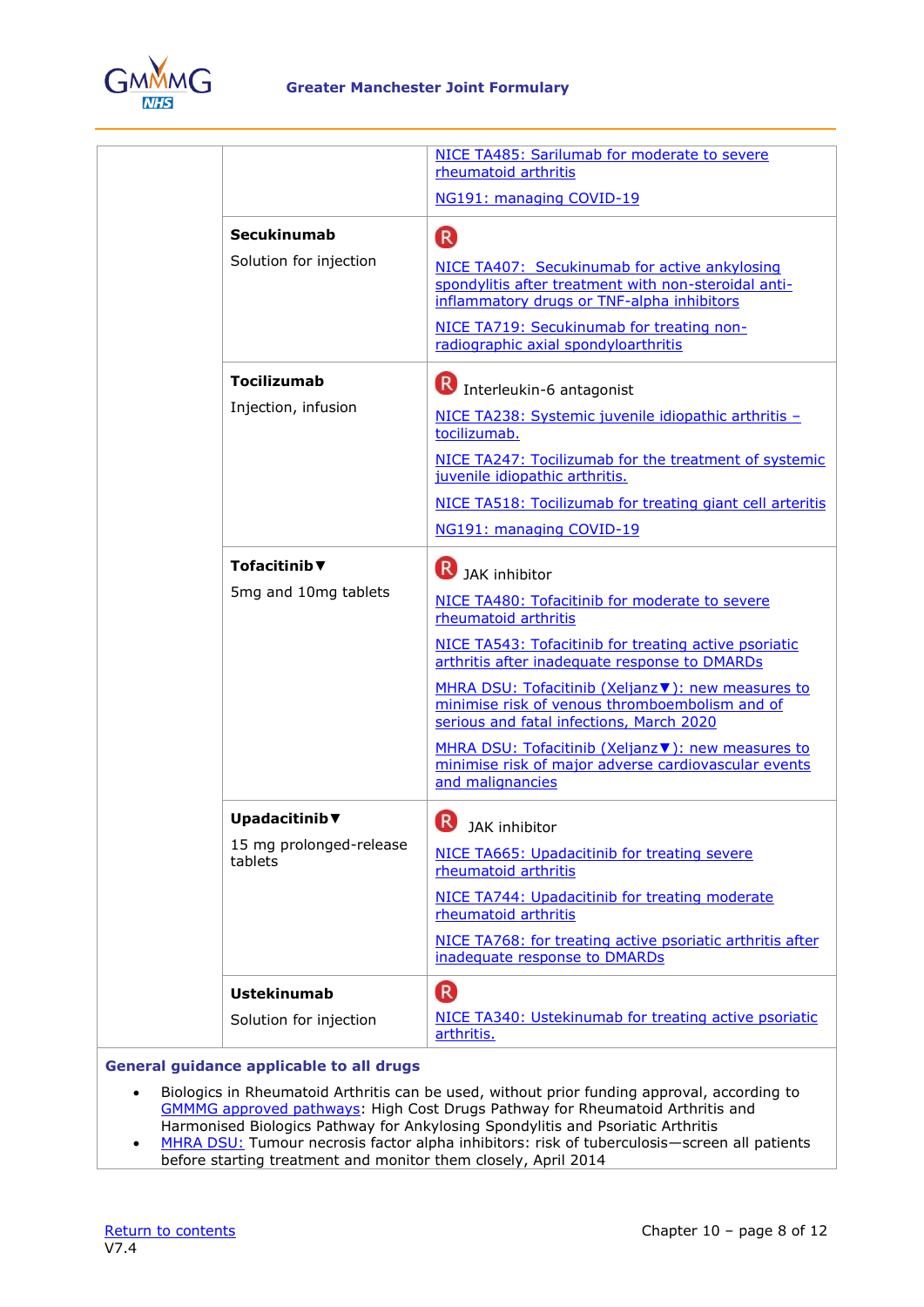

| MHRA DSU: TNFa inhibitors: risk of TB - screen all patients before starting treatment and<br>$\bullet$                                                                                                                      |                                                            |                                                                                                                           |  |
|-----------------------------------------------------------------------------------------------------------------------------------------------------------------------------------------------------------------------------|------------------------------------------------------------|---------------------------------------------------------------------------------------------------------------------------|--|
| monitor them closely (April 2016)                                                                                                                                                                                           |                                                            |                                                                                                                           |  |
|                                                                                                                                                                                                                             | <b>Additional NICE guidance and technology appraisals:</b> |                                                                                                                           |  |
| $\bullet$                                                                                                                                                                                                                   | NICE NG100: Rheumatoid arthritis in adults: management.    |                                                                                                                           |  |
| $\bullet$<br>spondyloarthritis                                                                                                                                                                                              |                                                            | NICE TA383: TNF-alpha inhibitors for ankylosing spondylitis and non-radiographic axial                                    |  |
| <b>Subsection</b>                                                                                                                                                                                                           | 10.1.4                                                     | <b>Gout and cytotoxic induced hyperuricaemia</b>                                                                          |  |
| <b>Acute attack</b>                                                                                                                                                                                                         |                                                            |                                                                                                                           |  |
| <b>First choice</b><br>Alternative                                                                                                                                                                                          | <b>Colchicine</b><br>500microgram tablets                  | MHRA DSU: colchicine: extremely toxic in overdose,<br>November 2009.                                                      |  |
| where NSAIDS<br>contraindicated                                                                                                                                                                                             |                                                            | <b>British Society for Rheumatology Guideline for the</b><br><b>Management of Gout</b>                                    |  |
| Long-term control of gout                                                                                                                                                                                                   |                                                            |                                                                                                                           |  |
| <b>First choice</b>                                                                                                                                                                                                         | <b>Allopurinol tablets</b>                                 |                                                                                                                           |  |
|                                                                                                                                                                                                                             | 100mg; 300mg                                               |                                                                                                                           |  |
| <b>Alternatives</b>                                                                                                                                                                                                         | <b>Febuxostat tablets</b>                                  | G <sub>n</sub>                                                                                                            |  |
|                                                                                                                                                                                                                             | 80mg; 120mg                                                | Use only where allopurinol is contraindicated or not<br>tolerated. (As per NICE guidance and/or on specialist<br>advice.) |  |
|                                                                                                                                                                                                                             |                                                            | NICE TA164: Febuxostat for the management of<br>hyperuricaemia in people with gout.                                       |  |
|                                                                                                                                                                                                                             |                                                            | MHRA DSU: Febuxostat (Adenuric V): stop treatment if                                                                      |  |
|                                                                                                                                                                                                                             |                                                            | signs or symptoms of serious hypersensitivity occur,<br>June 2012.                                                        |  |
|                                                                                                                                                                                                                             | Sulfinpyrazone tablets                                     |                                                                                                                           |  |
|                                                                                                                                                                                                                             | 100mg; 200mg                                               |                                                                                                                           |  |
| Do Not<br><b>Prescribe</b>                                                                                                                                                                                                  | <b>Lesinurad</b><br><b>Tablets</b>                         | Criterion 2 (see RAG list)                                                                                                |  |
| <b>General guidance applicable to all drugs</b>                                                                                                                                                                             |                                                            |                                                                                                                           |  |
| British Society for Rheumatology Guideline for the Management of Gout                                                                                                                                                       |                                                            |                                                                                                                           |  |
| <b>NICE Technology Appraisals:</b>                                                                                                                                                                                          |                                                            |                                                                                                                           |  |
| NICE TA291: Pegloticase for treating severe debilitating chronic tophaceous gout<br>NICE TA281: Canakinumab for treating gouty arthritis attacks and reducing the frequency of<br>subsequent attacks (terminated appraisal) |                                                            |                                                                                                                           |  |
| <b>Subsection</b><br>10.1.5<br><b>Other drugs for rheumatic diseases</b>                                                                                                                                                    |                                                            |                                                                                                                           |  |
| <b>Applicable guidance:</b>                                                                                                                                                                                                 |                                                            |                                                                                                                           |  |
| NICE CG177: Osteoarthritis: Care and management in adults. - section 1.4.5 Do not offer                                                                                                                                     |                                                            |                                                                                                                           |  |

glucosamine or chondroitin products for the management of osteoarthritis.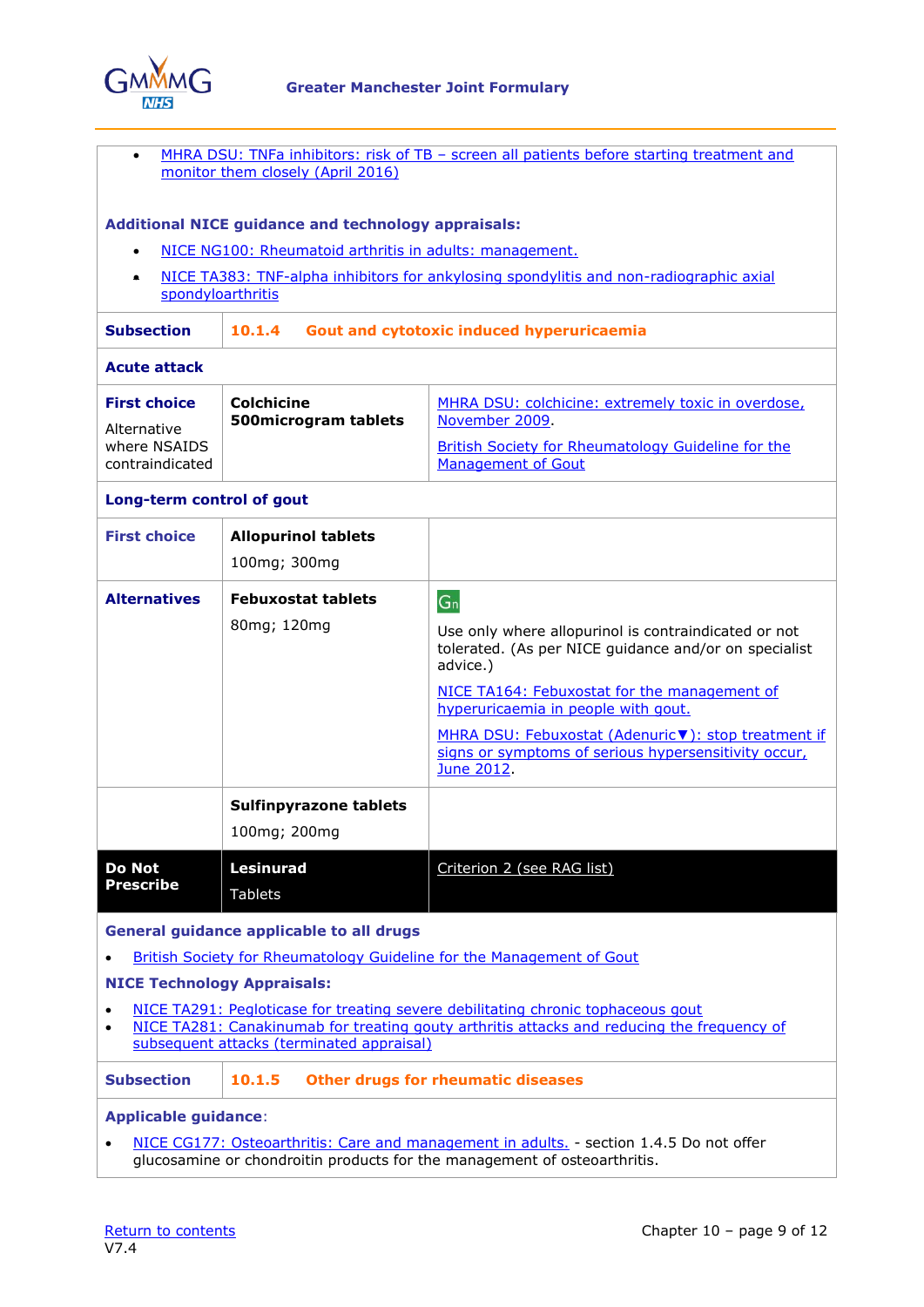

- GMMMG 'Do Not Prescribe and Grey Lists': *[glucosamine](https://gmmmg.nhs.uk/rag-category/adult/#glucosamine-chondroiton)* and *synovial fluid injections* (including hyaluronan and sodium hyaluronate injection).
- [GM Policy Statement \(2020\). Hyaluronic Acid injections for Osteoarthritis. \(GM037\)](https://gmeurnhs.co.uk/Docs/GM%20Policies/GM%20Hyaluronic%20Acid%20Injections%20Policy.pdf)

## **NICE Technology Appraisals:**

- [NICE TA477: Autologous chondrocyte implantation for treating symptomatic articular cartilage](https://www.nice.org.uk/search?q=ta477)  [defects of the knee](https://www.nice.org.uk/search?q=ta477)
- NICE TA508: Autologous chondrocyte implantation using chondrosphere for treating symptomatic [articular cartilage defects of the knee](https://www.nice.org.uk/guidance/TA508)

| Do Not<br><b>Prescribe</b> | Glucosamine<br>With or without chondroitin                                                    | Criterion 1 (see RAG list) |
|----------------------------|-----------------------------------------------------------------------------------------------|----------------------------|
|                            | <b>Synovial fluid injections</b><br>Including hyaluronan and sodium<br>hyaluronate injections | Criterion 1 (see RAG list) |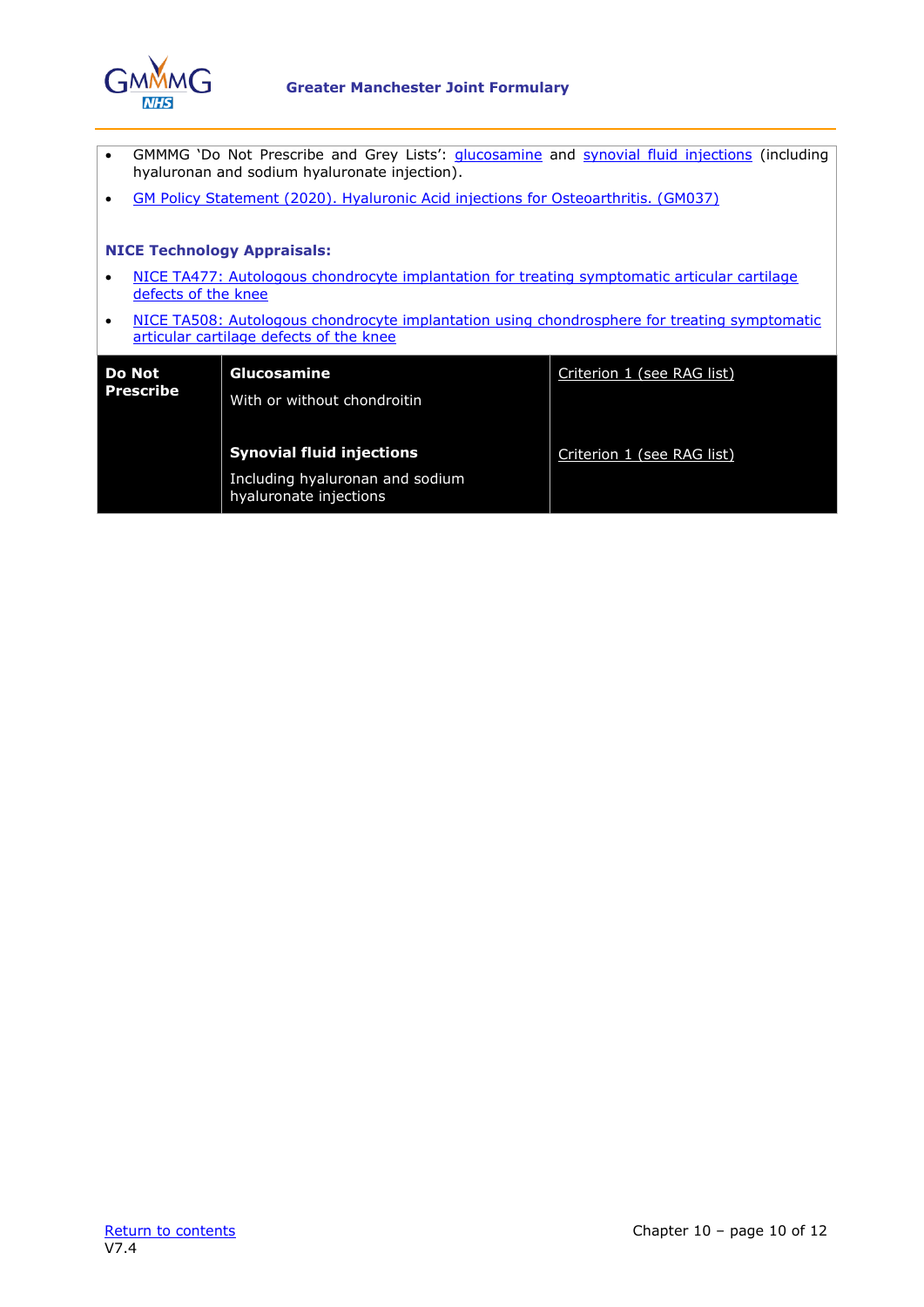

<span id="page-10-0"></span>

| <b>Section</b>      | 10.2<br>Drugs used in neuromuscular disorders                      |                                           |
|---------------------|--------------------------------------------------------------------|-------------------------------------------|
| <b>Subsection</b>   | <b>Drugs that enhance neuromuscular transmission</b><br>10.2.1     |                                           |
| <b>First choice</b> | Pyridostigmine<br>tablets: 60mg                                    |                                           |
| <b>Alternatives</b> | <b>Neostigmine</b><br>tablets: 15mg                                |                                           |
| <b>Subsection</b>   | <b>Skeletal muscle relaxants</b><br>10.2.2                         |                                           |
| <b>First choice</b> | <b>Dantrolene</b><br>capsules: 25mg, 100mg                         |                                           |
| <b>Alternatives</b> | <b>Diazepam</b><br>tablets 2mg, 5mg, 10mg<br>oral solution 2mg/5ml |                                           |
|                     | <b>Baclofen</b><br>tablets: 10mg<br>oral solution: 5mg/5ml         |                                           |
|                     | <b>Tizanidine</b><br>tablets: 2mg, 4mg                             | <b>Gn</b> Following specialist initiation |

| <b>Section</b>                    | <b>Miscellaneous</b>                                                 |                                                                     |
|-----------------------------------|----------------------------------------------------------------------|---------------------------------------------------------------------|
|                                   | <b>Nusinersen</b> (Prevymis <sup>®</sup> )<br>tablets: 240mg         | R<br>NICE TA588: Nusinersen for<br>treating spinal muscular atrophy |
|                                   | Risdiplam (Evrysdi® $\nabla$ )<br>powder for oral solution 0.75mg/ml | R<br>NICE TA755: Risdiplam for treating<br>spinal muscular atrophyv |
| <b>Do Not</b><br><b>Prescribe</b> | <b>Therabite®</b><br>Jaw rehabilitation system                       | Criterion 1 (see RAG list)                                          |